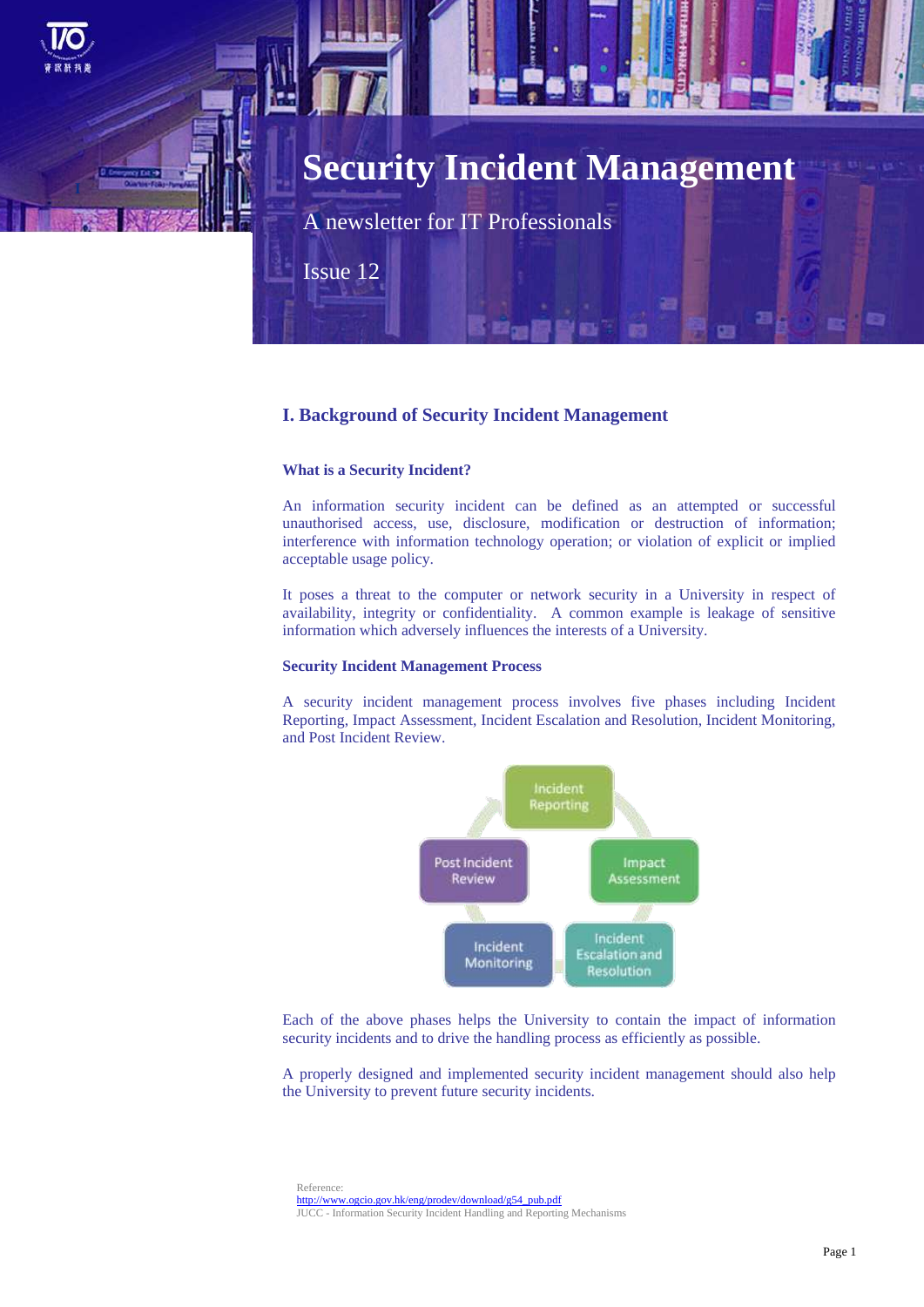

# **I. Background of Security Incident Management (cont'd)**

#### **1. Incident Reporting**

Incident reporting phase aims at establishing an effective and efficient mechanism to detect and report security incidents. The mechanism includes utilising human resources, such as setting up a security incident response team led by an information security officer, and receiving queries and reports from users' awareness of possible security incidents in the University's systems.

# **2. Impact Assessment**

An assessment should be carried out for each reported incident to determine the scope and impact to the University. For example, an incident can be assessed to have high, medium or low impact to the University according the amount of monetary loss, duration of service interruption or scale of reputation damage. A brief investigation of the root cause should also be performed to enable effective planning of incident resolution.

The purpose of performing impact assessment is to maximise the processing efficiency and effectiveness, at the same time minimise the incremental resources invested in dealing with the information security incidents.

## **3. Incident Escalation and Resolution**

Significant security incidents identified during the impact assessment require to be escalated to the senior management for their knowledge or their participation to resolve the security problems caused by the incident.

The incidents resolution involves allocating work to security incident response team members and other relevant users or departments, managing the communication between different parties and the executing the resolution plan.

# **4. Incident Monitoring**

Security incidents with different natures indicate different timelines, resources needs and resolutions. Therefore, the status of the handling process of each incident should be closely monitored to ensure that tailor made resolution is delivered within reasonable timeline and resource constraints.

# **5. Post Incident Review**

In a sophisticated security incident management process, the security incident response team should exercise due diligence to investigate the root cause of each security incident, and learn from these experiences to avoid recurring incidents in the future through implementing necessary mitigating controls.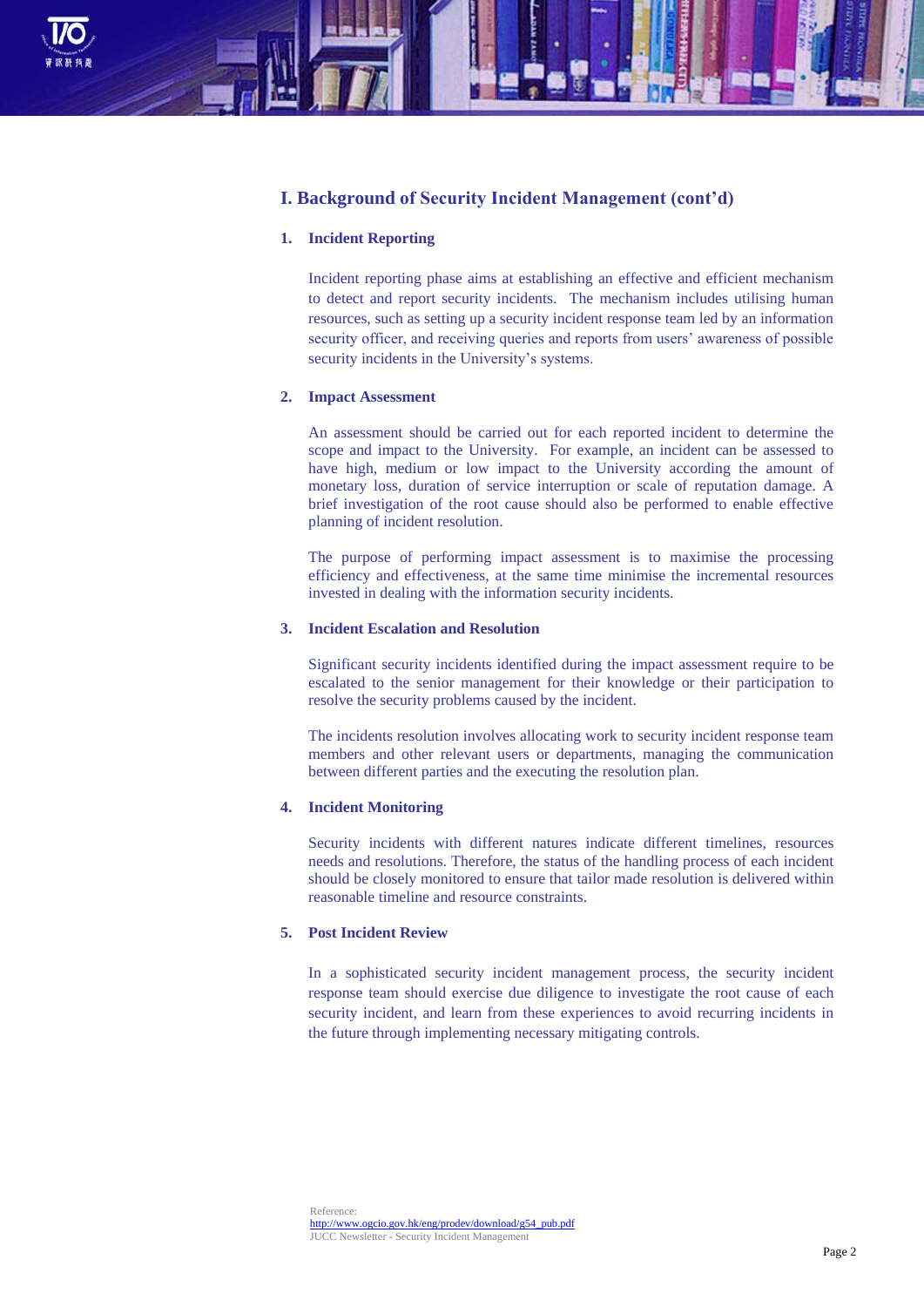

# **II. Risks of Security Incident Management in Universities**

#### **Inappropriate Impact Assessment / Resolution Timeliness**

The assessment of security incidents in terms of urgency and severity is essential for the efficient and effective use of University's resources to address the right issues at the right time.

The impact of a security incident might be over-estimated or under-estimated, which can lead to excessive or insufficient resources allocated for incident handling. In additioin, exposure to security risk is likely to be increased if the incidents are overlooked.

# **Insufficient Level of Escalation**

Proper escalation of security incidents is important in the security incident management process. However, the escalation plan can be complicated and the buy-in of different levels of management is not easily achievable in a University due to its complex structure (e.g. multiple administrative or academic divisions with many levels of senior management).

If significant security incidents are not timely escalated to an appropriate level of management for support or decision-making, it may increase the scale and depth of the impact on the University.

## **Lack of Monitoring**

Some security incidents require longer period of attention, some needs more resources and the others demands supporting from the senior management.

Without regular tracking of the incident status, there is a risk that adverse situations like delay in incident resolution or resource shortage may occur. In addition, the University may not be able to adapt its handling methods for incidents with volatile nature in a quickly manner.

# **Lack of Post Incident Review**

Finding out the root cause of a security incident is very important as it can effectively prevent the recurrence of similar problems in the future.

However, the security incident response team usually spends most of the time in impact assessment, incident escalation, resolution and monitoring. Post incident review of security incidents is likely to be overlooked and the real root causes may go undetected.

Reference: JUCC - Information Security Incident Management Standard JUCC - Information Security Incident Handling and Reporting Mechanisms JUCC Newsletter - Security Incident Management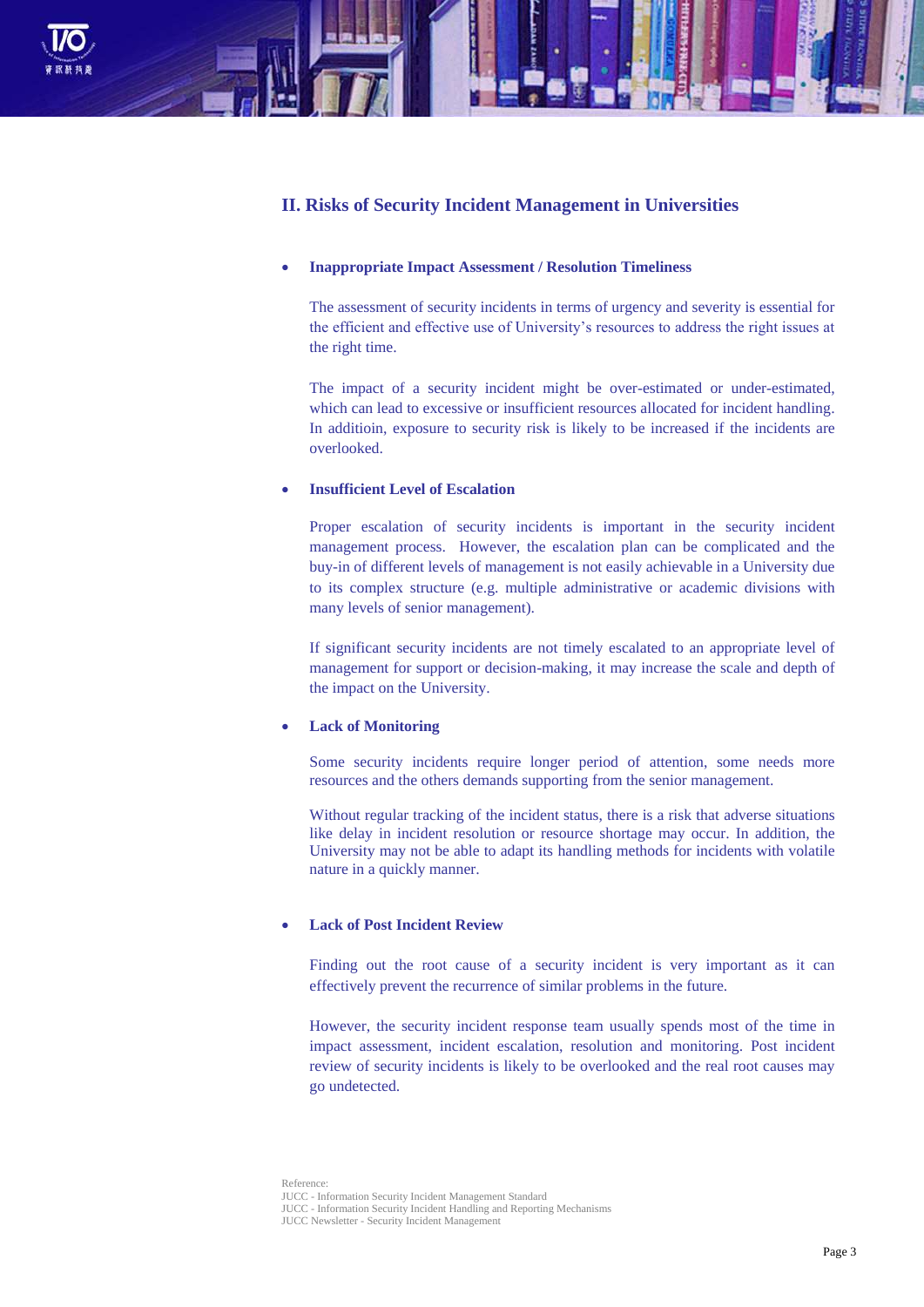

# **III. Vulnerabilities of Security Incident Management**

#### **Insecure Incident Log**

Security incident management may require the use of in-house developed systems or vendor software for log management or tracking. Popluar incident log management tools available on the market today include D3 Security Management System and Symantec Incident Manager.

The incident log or incident status contains a lot of sensitive information about the daily operations and security problems of the systems in the University. If this information is not well protected, the University's systems may be easily vulnerable to malicious activities.

#### **Ineffective Security Incident Identification and Reporting**

Security incident identification and reporting procedures should be probably established. Detailed instructions and accurate criteria on reporting channels and incident classifications should be in place.

Users will be confused if the instructions / criteria on what constitutes a security incident and how to report it to the right party are not clearly documented or communicated by the University.

#### **Inappropriate Impact Assessment**

Impact assessment is important for the planning of appropriate resource allocation and timely incident resolution.

Without thorough review and assessment of security incidents, the security incident response team may not be able to understand the severity of the incidents and develop the most appropriate resolution for them. Under-estimation of the impact of security incidents can even make the University suffer from more serious damage / loss.

## **Lack of User Awareness or Qualified Incident Response Team**

Professional knowledge, experience and judgments of the incident response team members are very critical to a successful incident management process. In addition, as security incidents can occur anywhere in the University's network (e.g. a workstation in the library or a ledger system used by the finance department), timely identification and reporting of security incidents also requires the awareness of general users including students, faculties and other members as well.

Unqualified security incident response team members may handle the incidents incorrectly, causing delay in handling process, excessive resources consumption or even more serious damage or loss to the University. Insufficient user awareness towards incident identification and reporting can lead to security incidents go undetected or not reported timely.

Reference: JUCC - Information Security Incident Management Standard JUCC - Information Security Incident Handling and Reporting Mechanisms JUCC Newsletter - Security Incident Management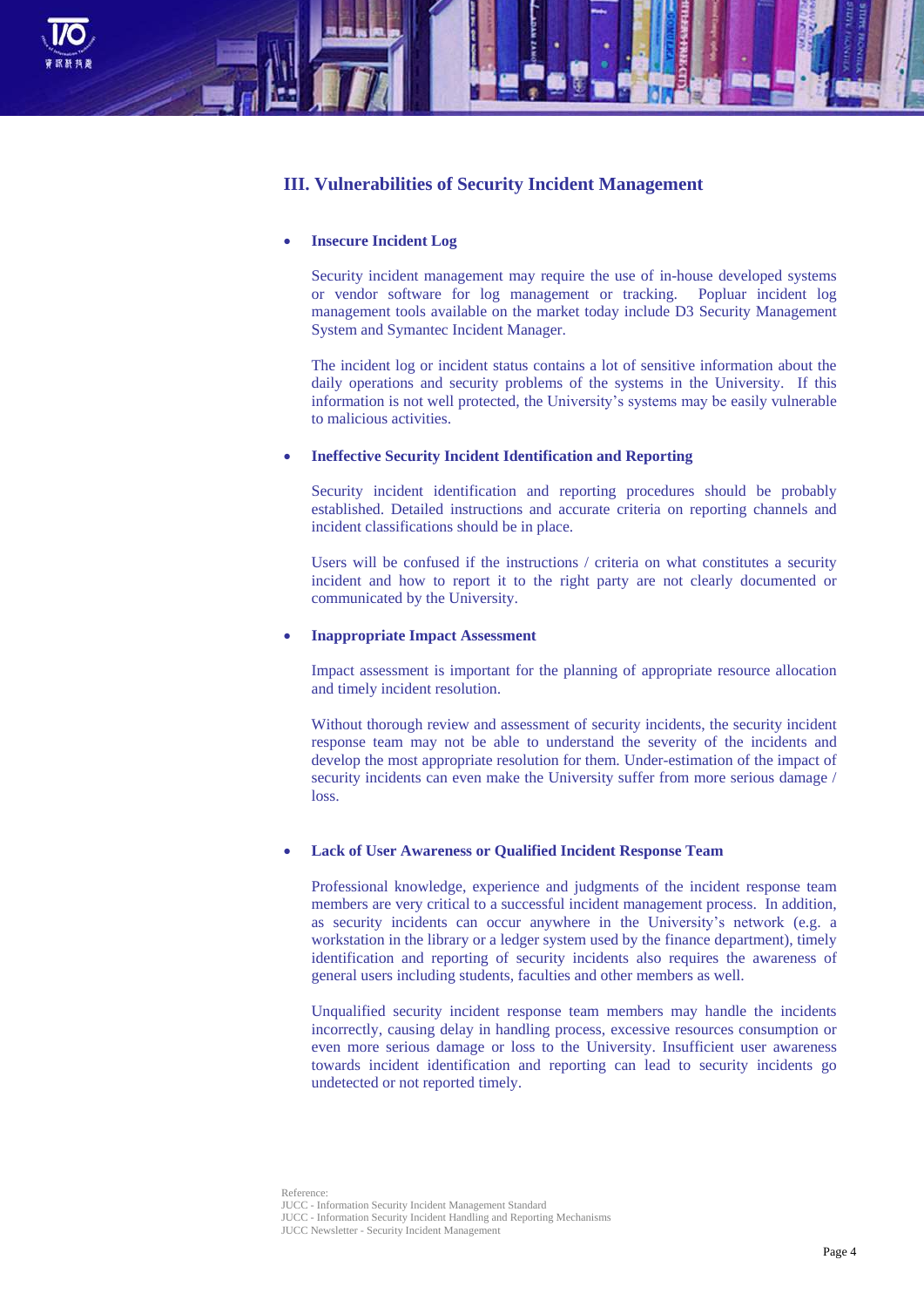

# **III. Exploitations of Security Incident Management**

# **Information Gathering of Critical University Systems**

Users may report a security incident when they encounter program bugs when using University's systems, or an IT staff may report that a security patch of the windows operating system cannot be correctly deployed in multiple servers within the University. Such information is considered sensitive since it may give a lot of hints to the malicious hackers regarding the vulnerabilities of the University's information systems, which may subsequently become the target of exploitations by hackers.

If the system maintaining security logs or the security incident database is not secured, the hackers can target on University's systems using the sensitive information obtained above.

## **Decentralised Security Incident Management Structure**

A University may have multiple separate security incident response teams established for each academic or administrative division. A potential issue of this decentralised structure is the inefficient communication among different incident response teams. Security incidents spotted by one team may not be timely communicated to the others for precaution or appropriate incident handling.

By leveraging the time lag in communicating security incidents among the University's incident response teams, vulnerabilities exposed by the reported security incidents in one place may be used by hackers to launch malicious attacks elsewhere.

#### **Social Engineering**

Another form of exploitation with regard to the security incident management process is social engineering. Hackers may disguise themselves as members of the security incident response team and contact the users to conduct routine security check. Or they can approach users and pretend to follow up on the security incidents raised previously. The objective of the social engineering is usually to get sensitive information such as account login password and personal data for committing further attack on the University's information systems. A common example is asking the user for the password to reset his or her account due to suspicious security breaches.

Users with privileged access to sensitive information or critical IT systems have higher possibilities to become the target of social engineering. Any sensitive information leakage from them can be utilised by hackers for more effective or deadly attacks.

Reference: JUCC - Information Security Incident Management Standard JUCC - Information Security Incident Handling and Reporting Mechanisms JUCC Newsletter - Security Incident Management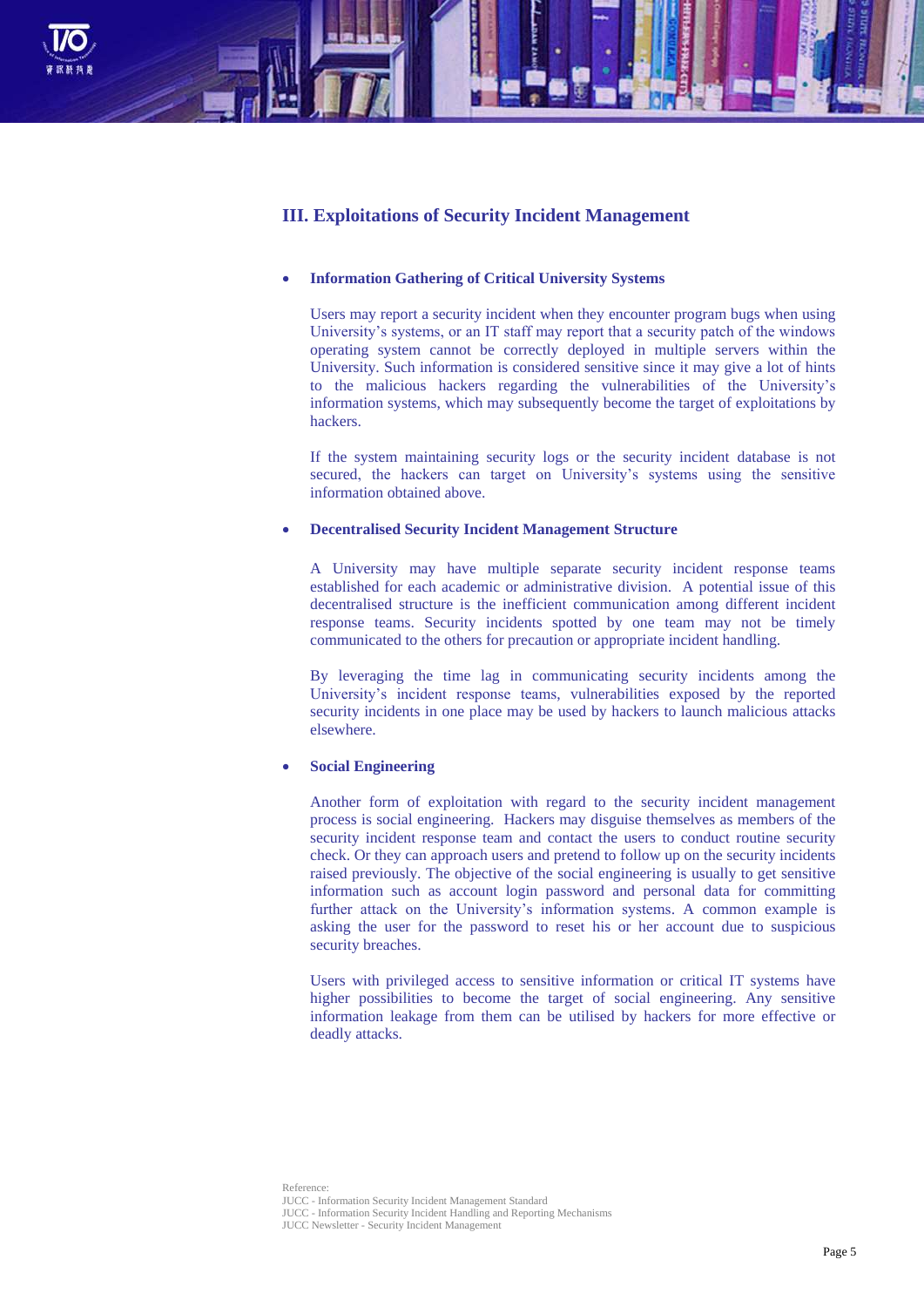

# **IV. Hardening Steps for Security Incident Management**

## **Staff Authentication Mechanism**

Prior to the security incident response team interacting with the users for handling incidents, both the team members and the users should be familiar with the authentication mechanism to prove their identities. The purpose is to prevent any sensitive data leakage to unauthorised parties or even malicious hackers through social engineering.

One method is to send an email notification to the user before direct telephone contact by the security incident response team. The email notification should include an incident number or authentication number, which can be used to authenticate both parties at the beginning of the call.

#### **Clear Definition of Roles and Responsibilities**

Personnel from various parties in the University are involved in the security incident management process, such as the Information Security Officer, the security incident response team, the general users, the senior management and so on. Representatives from each academic and administrative division of the University, such as Human Resources, Finance Department, Operations and Public Relations, may also be involved in the security incidents handling process.

An effective security incident handling process depends on the co-operation and interaction of all the relevant parties, with each of them contributing their knowledge and performing assigned tasks (e.g. escalation, resolution, monitoring, etc). Hence, a clear and precise definition of the roles and responsibilities of each party is necessary and should be well acknowledged by all incident response team members.

## **Integrated Security Incident Handling Mechanism**

In order prevent hackers from taking advantage of decentralised security incident management structure, an integrated communication mechanism between the security incident response teams within the University or even among multiple universities (that share some common IT infrastructures) is highly recommended. Some major functions of this integrated mechanism include:

- Consider impact on other divisions or other Universities during the impact assessment phase;
- Broadcast security incidents with impact on other divisions or other Universities through multiple channels / tools, such as e-mail, SMS, etc; and
- Coordinate the incident handling processes among different divisions or Universities.

Reference: <http://technet.microsoft.com/en-us/library/cc700825.aspx> Information Security Incident Management Standard JUCC - Information Security Incident Handling and Reporting Mechanisms JUCC Newsletter - Security Incident Management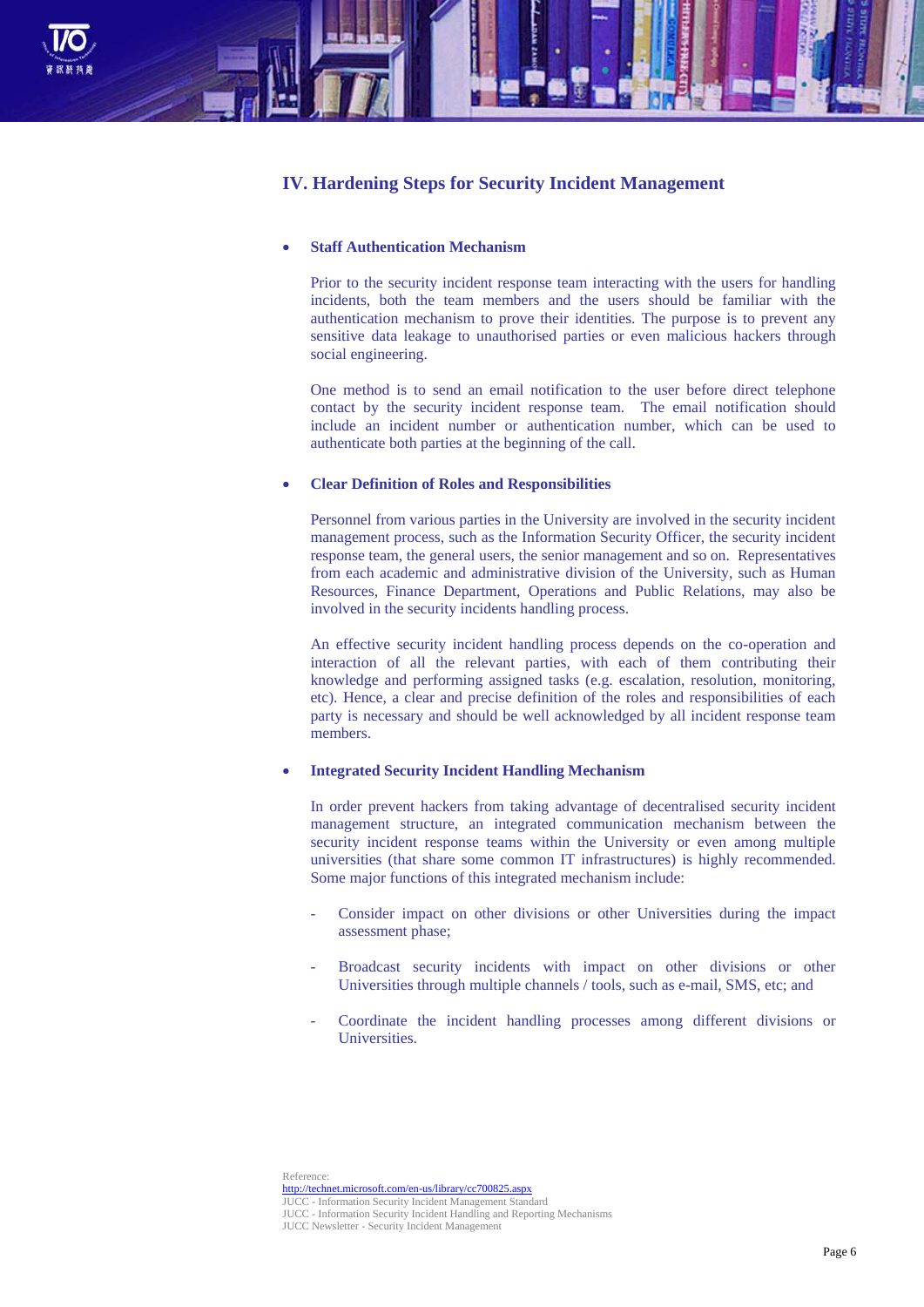

# **IV. Hardening Steps for Security Incident Management (cont'd)**

## **User Awareness and Staff Qualification**

The identification and reporting of the security incidents is closely related to the user awareness of the information security concepts and understanding security incidents in terms of characteristics and consequences.

An appropriate level of training on information security awareness should be organised by the University for its users. For members with access to sensitive information, specific trainings on security incident management should be delivered to them.

More advanced trainings should be arranged for incident response team members so that they are equipped with right level of skills and knowledge to conduct their assigned tasks during the incidence handling process.

#### **Management Support for Incident Handling**

Some security incidents impose significant impacts on the University, such as substantial financial loss, litigations, propagation beyond University's networks, or long term service delivery disruption. These severe consequences may go beyond the control of the security incident response team.

In this case, the attention and support from the senior management, such as the division head, president or University committee, should be sought by the security incident response team. The University should utilise the results of impact assessment to establish the criteria for escalating security incidents to the corresponding level of management.

#### **Third Party Involvement**

A large portion of the infrastructure devices or the information systems is developed and produced by the vendors. When security incidents occur in these devices or systems, certain level of third party involvement should be required to analyse the root cause of the incident and also to provide solution for the incidents, like firmware update and software patches.

Additionally, when a security incident causes litigations, the University's legal department, external legal professionals or computer foresensic investigators should be involved to determine the right action plan and incident resolutions.

Specific security incident response team members should be assigned to coordinate with the third parties when their involvement is required.

Reference: <http://technet.microsoft.com/en-us/library/cc700825.aspx> JUCC - Information Security Incident Management Standard JUCC - Information Security Incident Handling and Reporting Mechanisms JUCC Newsletter - Security Incident Management